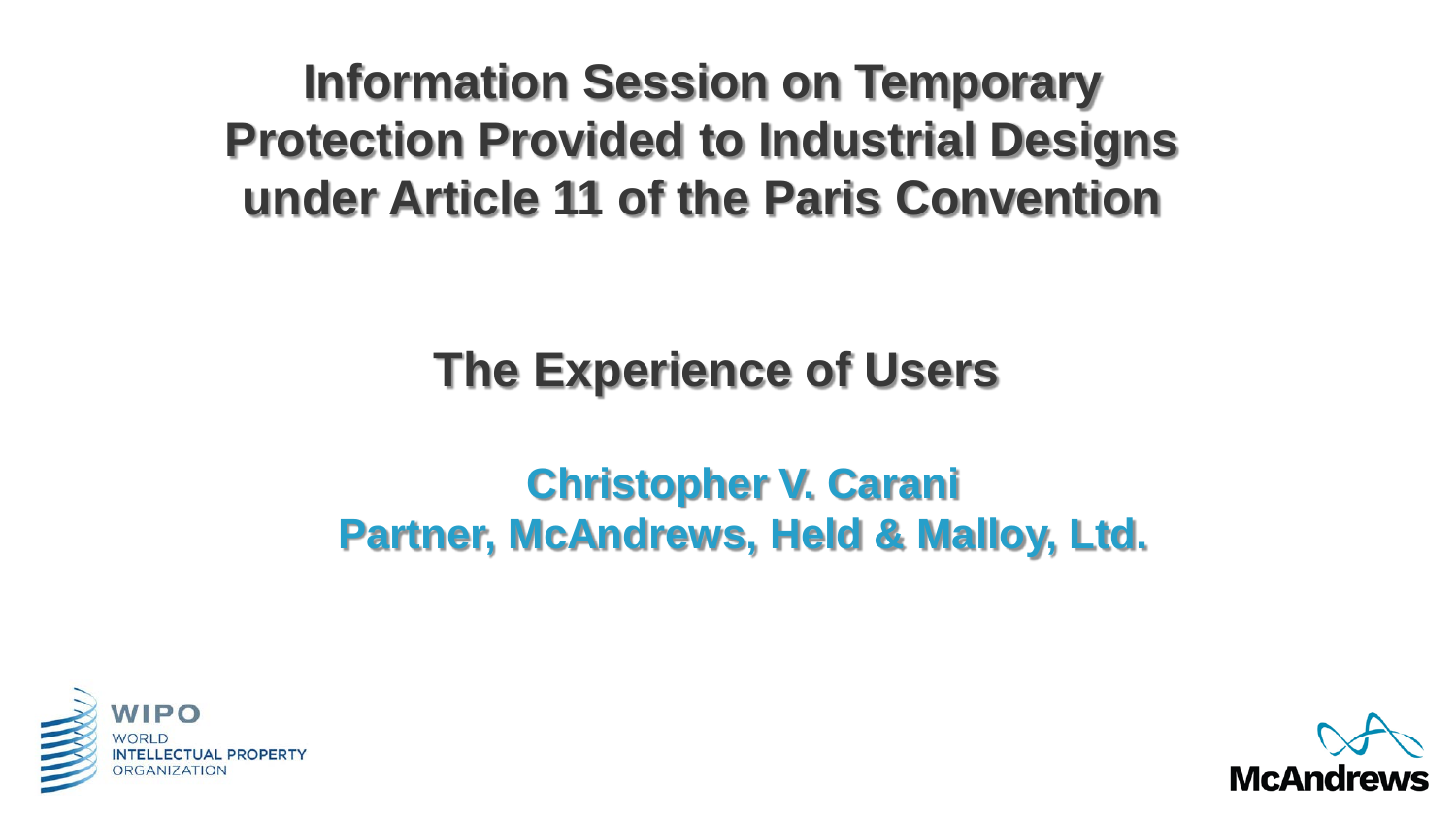

## **Article 11**

#### **Article 11 Inventions, Utility Models, Industrial Designs, Marks:** *Temporary Protection at Certain International Exhibitions*

- (1) The countries of the Union shall, in conformity with their domestic legislation, grant **temporary protection** to patentable inventions, utility models, **industrial designs**, and trademarks, in respect of goods exhibited at official or officially recognized international exhibitions held in the territory of any of them.
- (1) Such temporary protection shall not extend the periods provided by Article 4. If, later, the right of priority is invoked, the authorities of any country may provide that the period shall start from the date of introduction of the goods into the exhibition.
- (1) Each country may require, as proof of the identity of the article exhibited and of the date of its introduction, such documentary evidence as it considers necessary.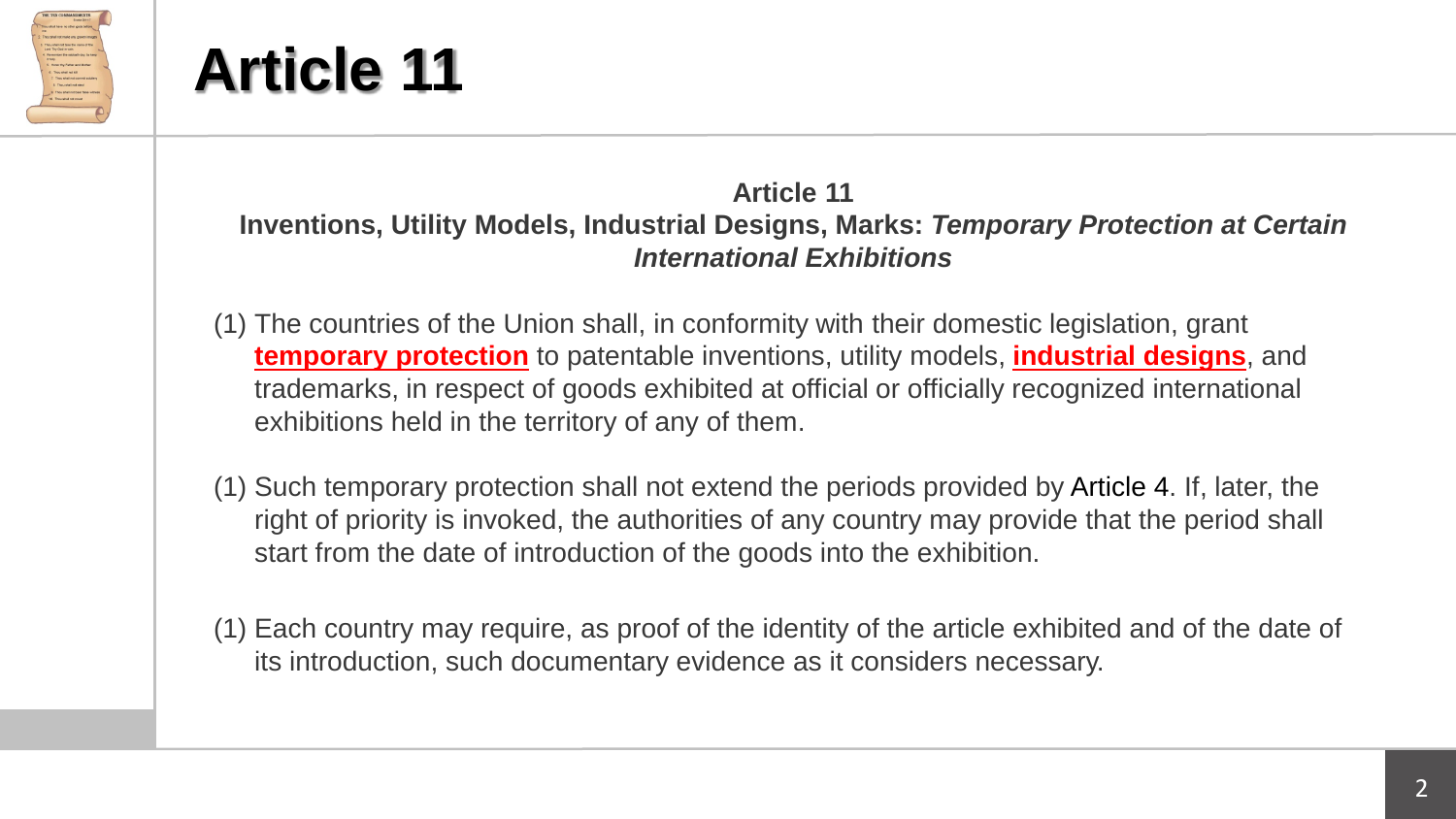

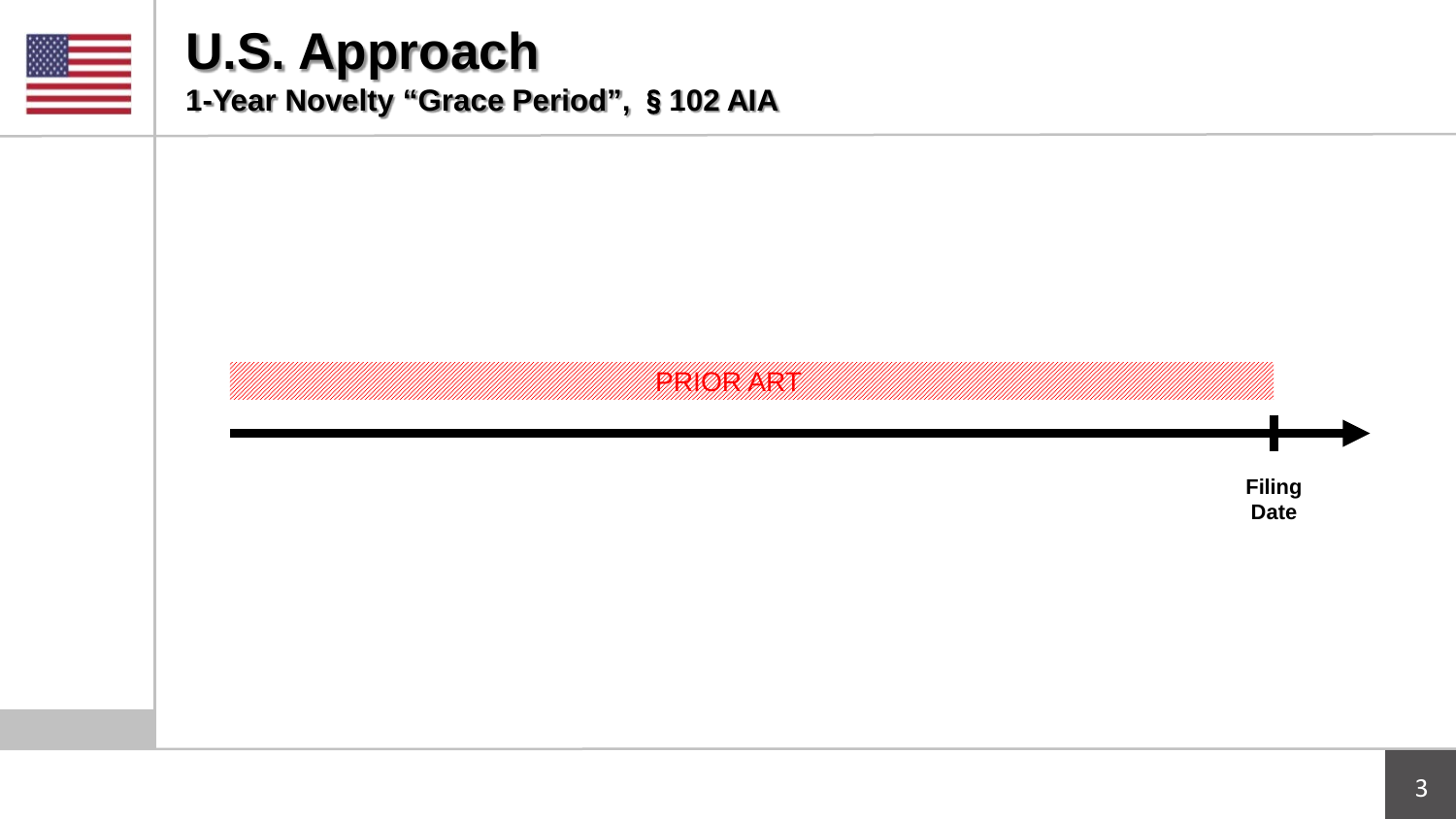

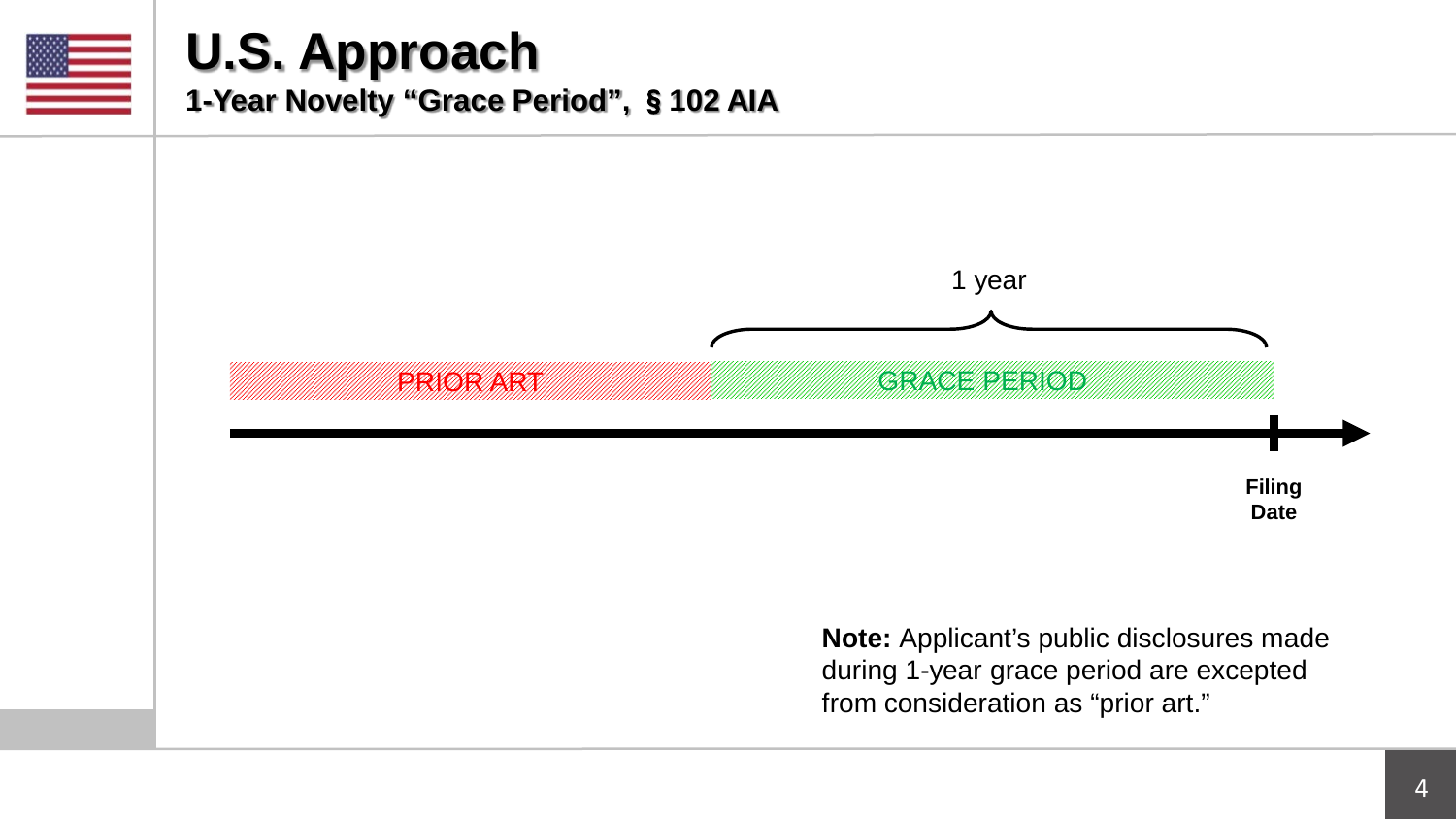

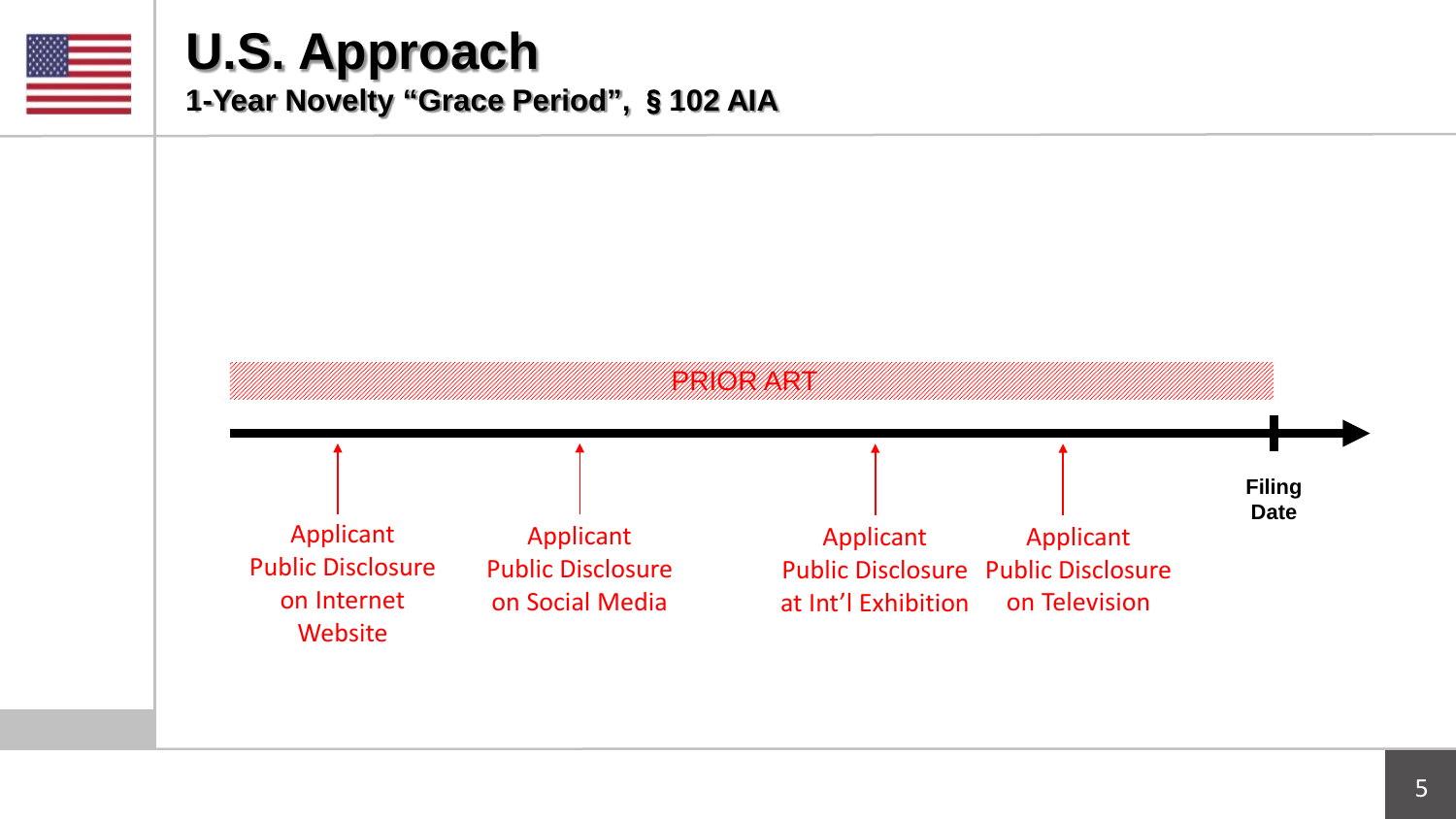

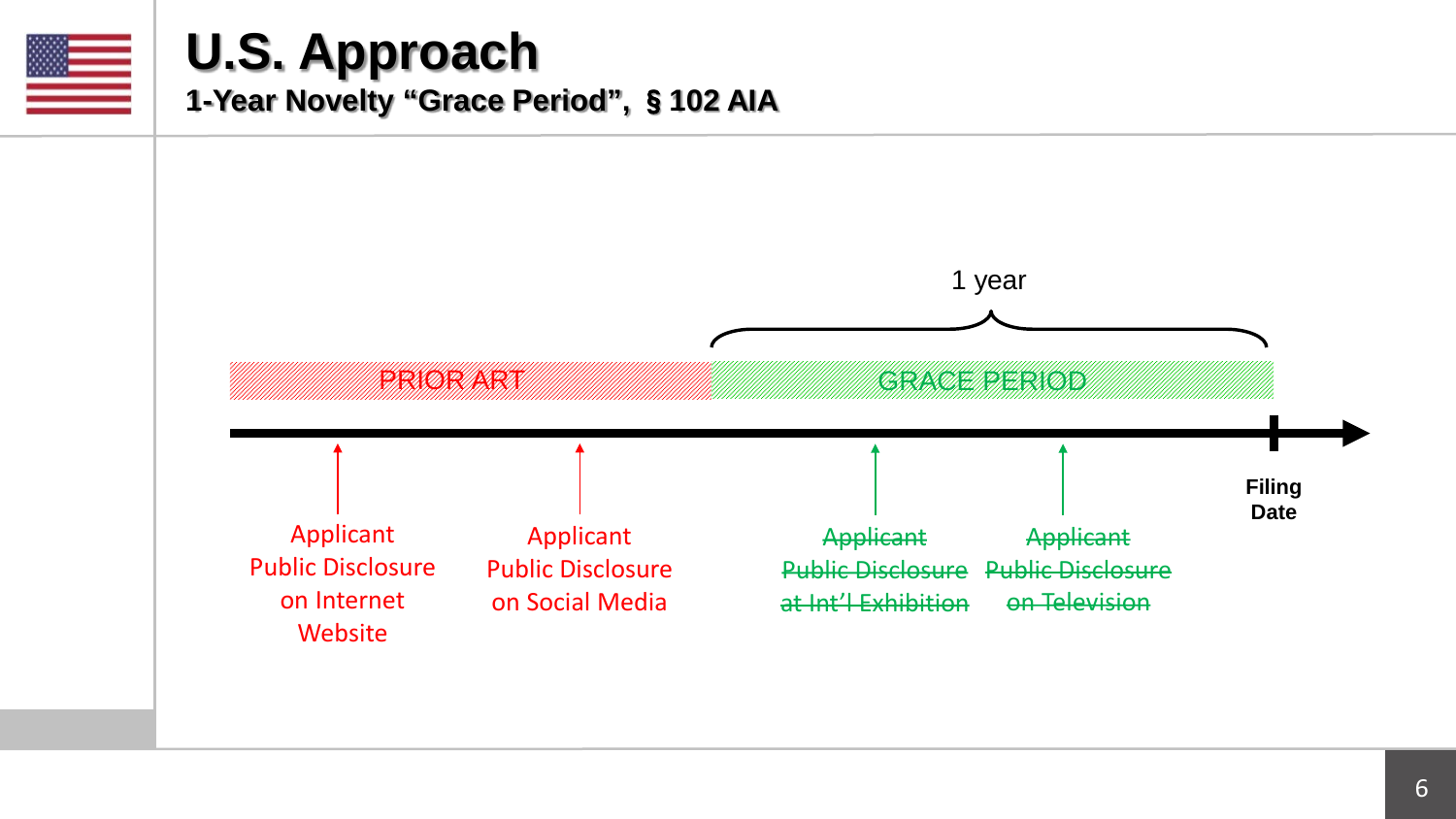

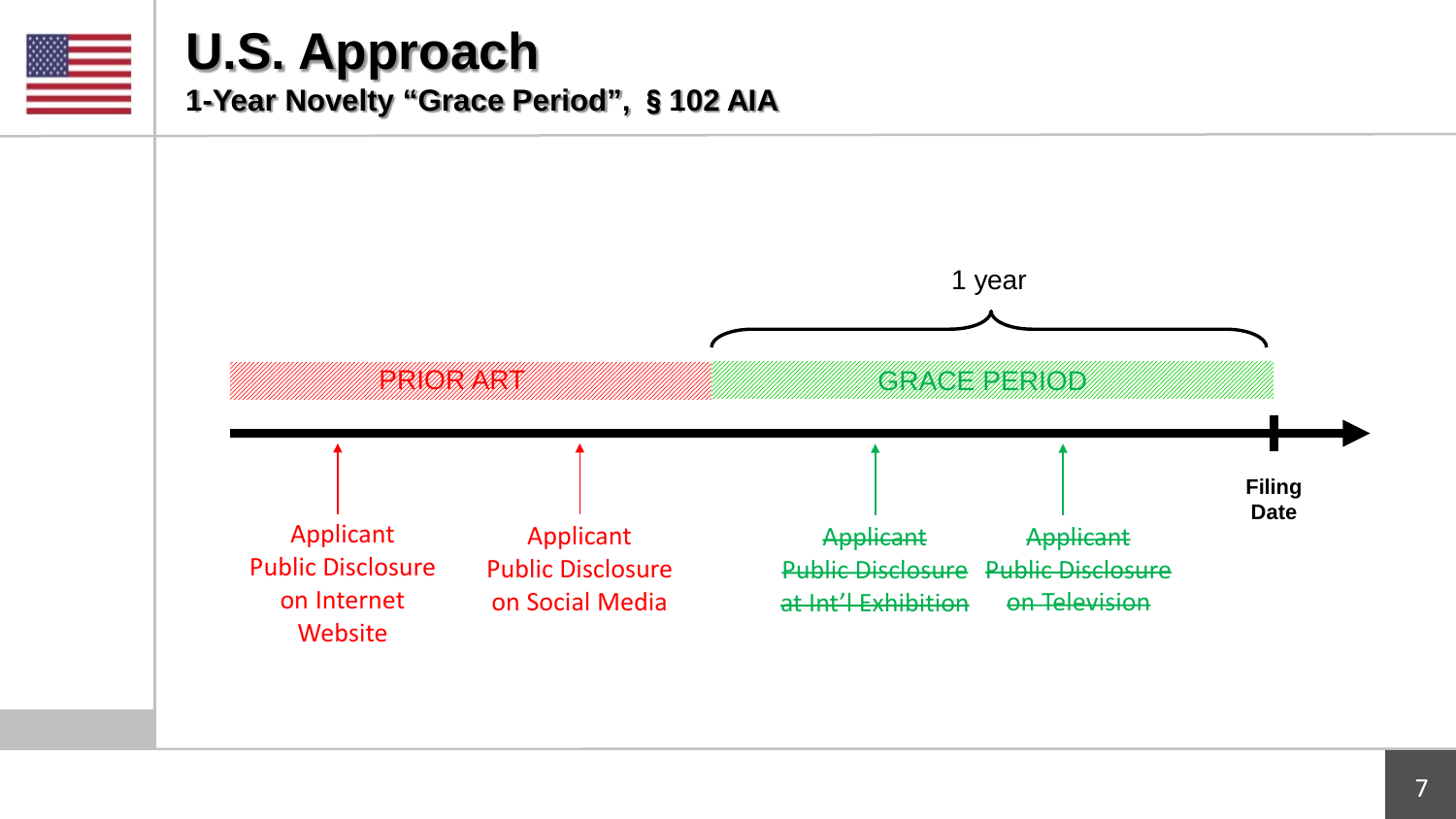

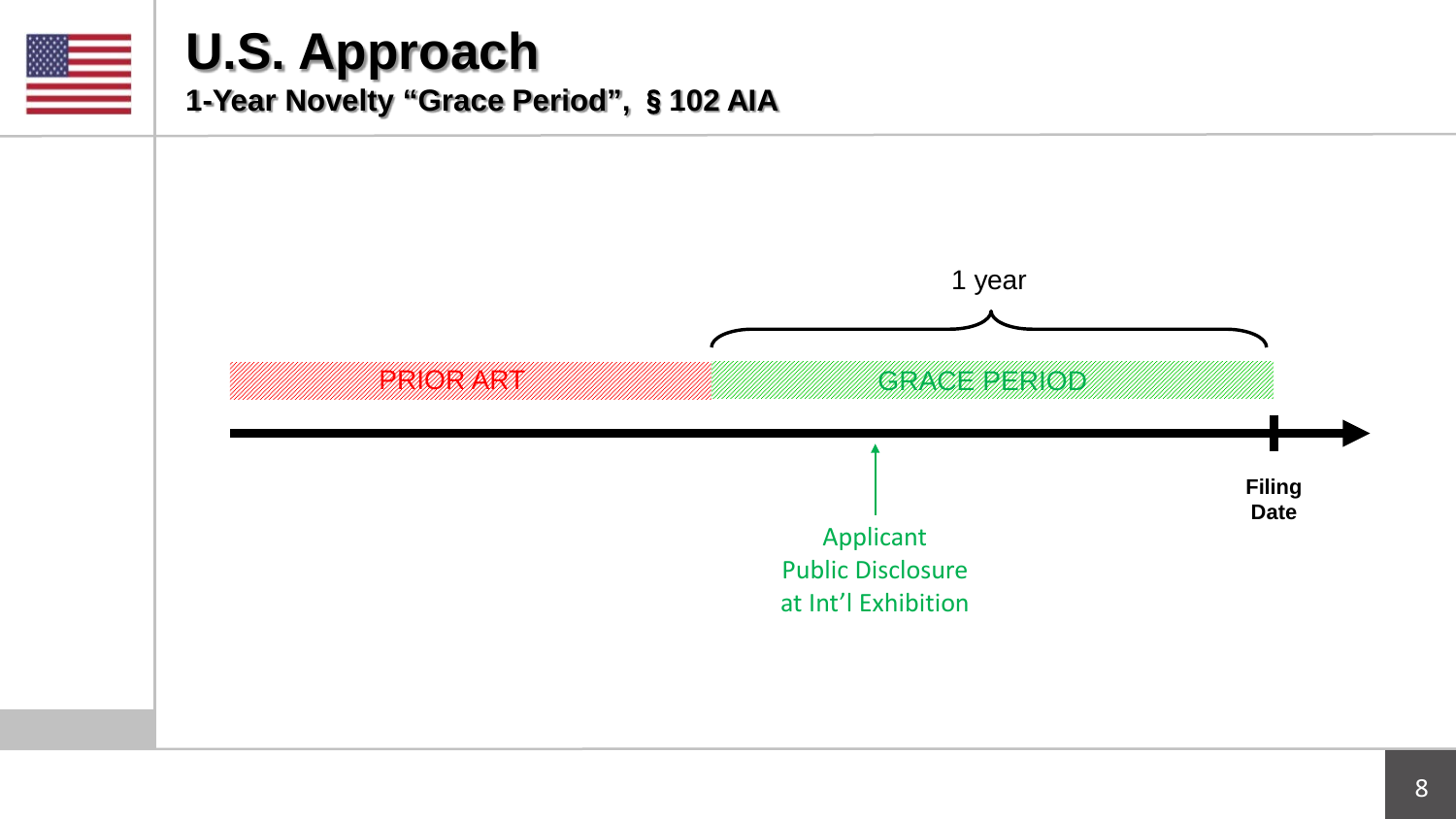

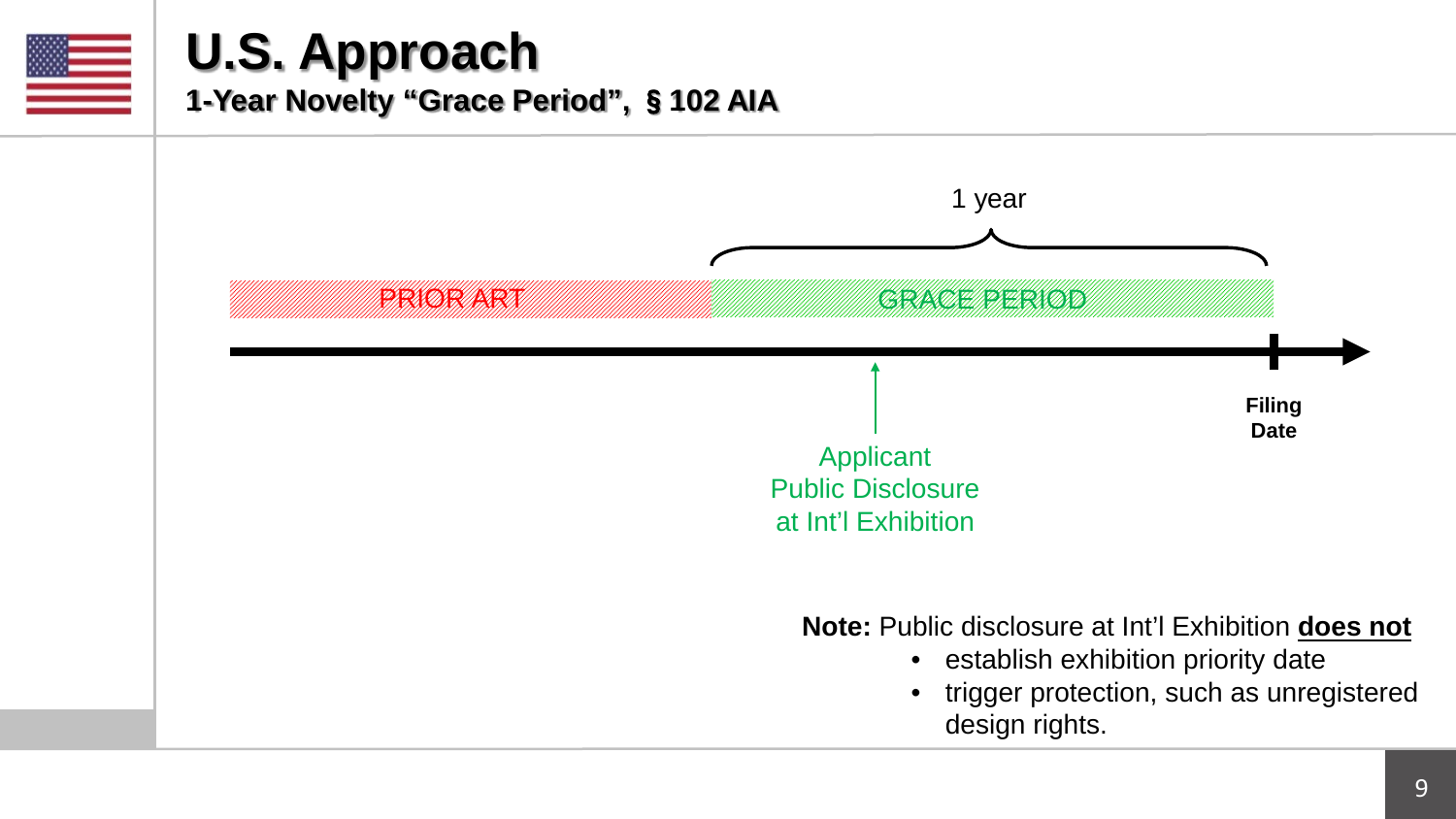

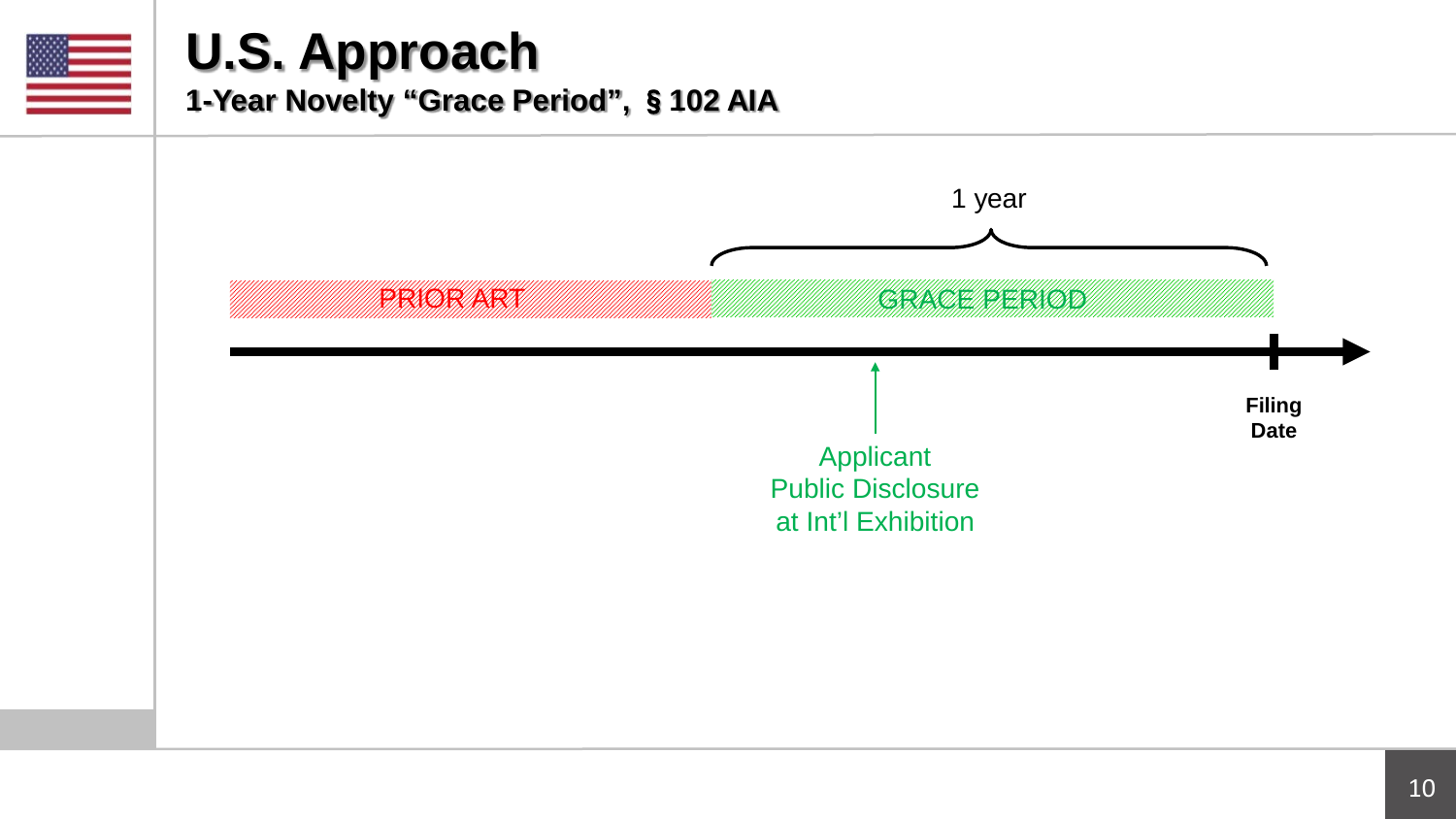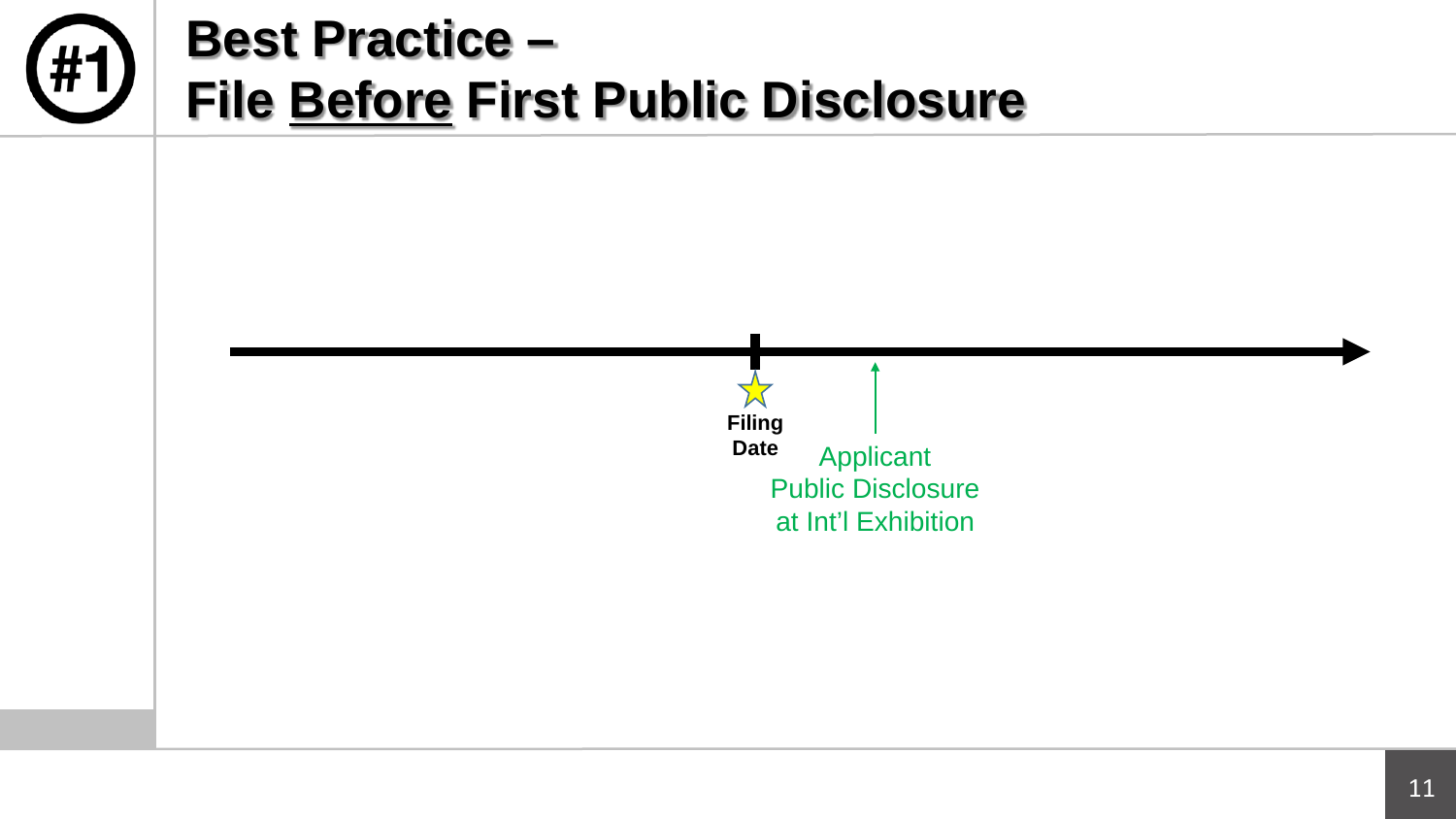

# **Implementation of Article 11 Uncertainty, Variation and the Unknown**

- Establish "Protection"? What Protection?
- Definition of Int'l Exhibition
- Separate Int'l Exhibition novelty grace period? 6mos? 1 year? More?
- Duration? Starting Point? Ending Point?
- Establish Priority Date?
- Proving Documents?
- What exactly was disclosed?
	- Shape only?
	- Shape + Surface ornamentation?
	- Partial Designs?
- Public Notice sufficiently served?
- Potential abuses?
- Is Article 11 Good Public Policy?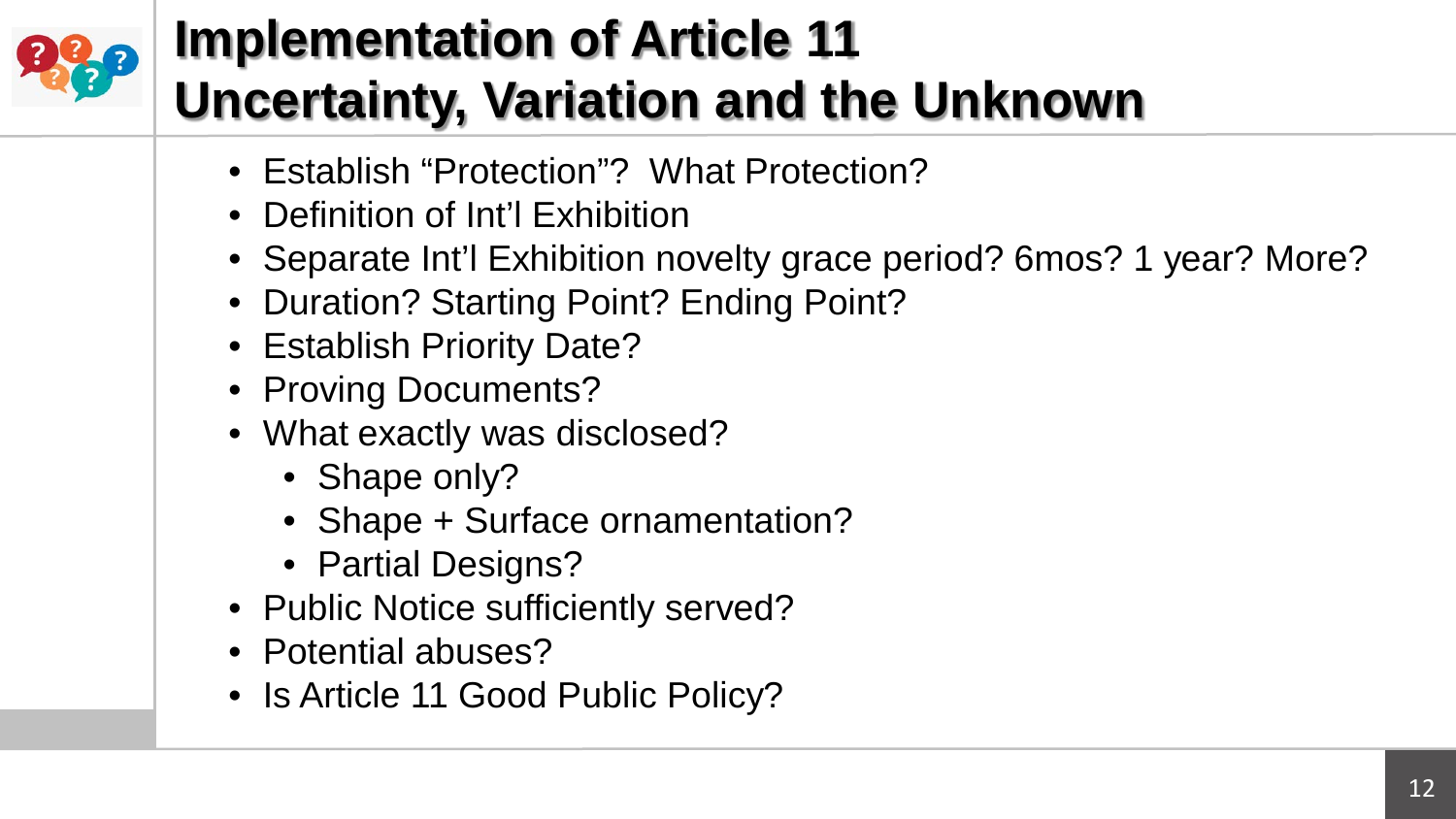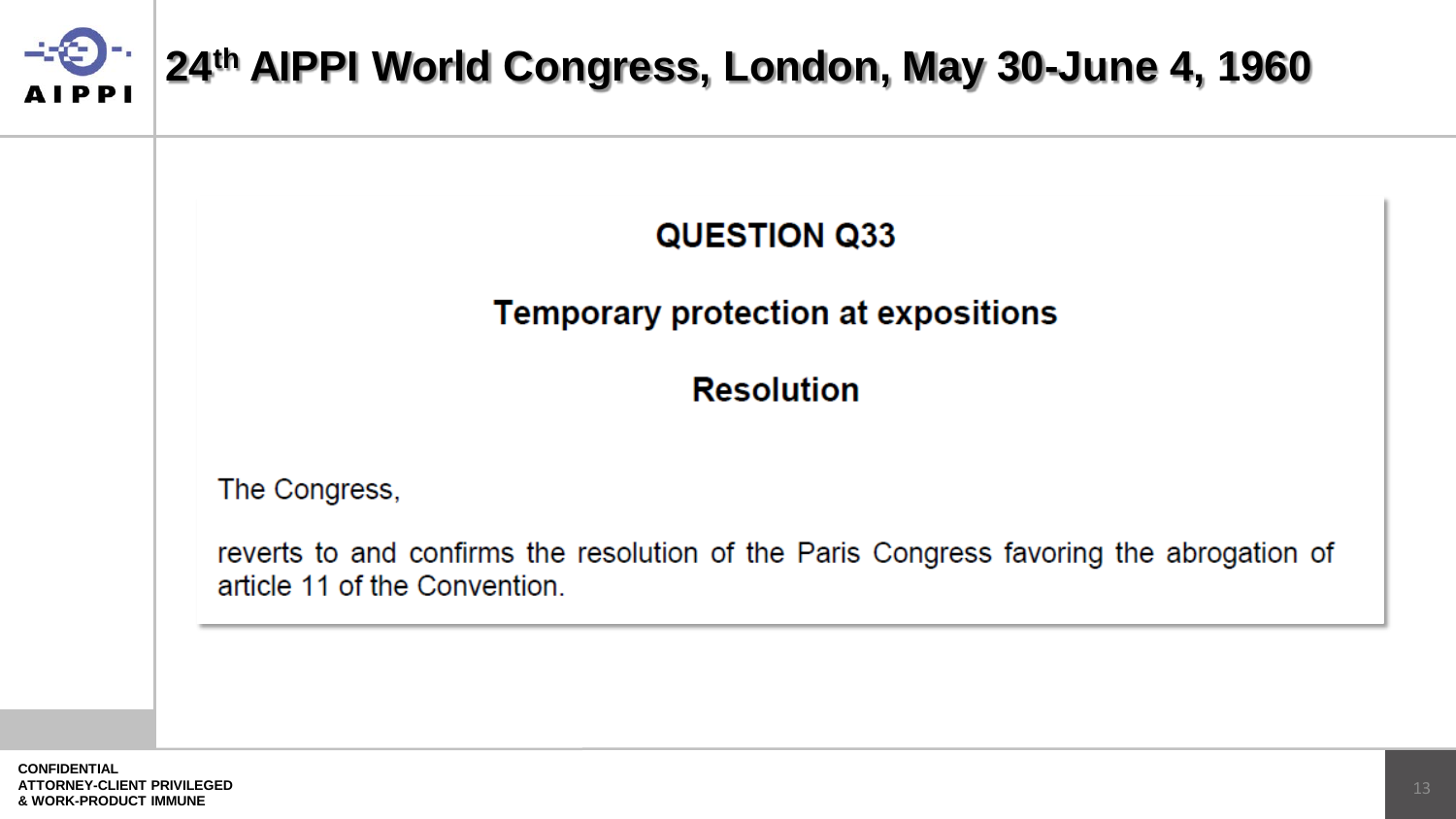

### **25th AIPPI World Congress, Berlin, May 30-June 4, 1960**

**QUESTION Q38** 

#### The problem of exhibitions

#### **Resolution**

The Congress expresses the wish that Article 11 of the Union Convention be replaced by the following:

"The countries of the Union undertake not to regard the validity of a patent, utility model, design or industrial model as hindered by publication occurring at an international exhibition organised in the territory of one of such countries prior to the filing of an application for protection, provided that the first filing be made within six months from the date of the opening of the exhibition."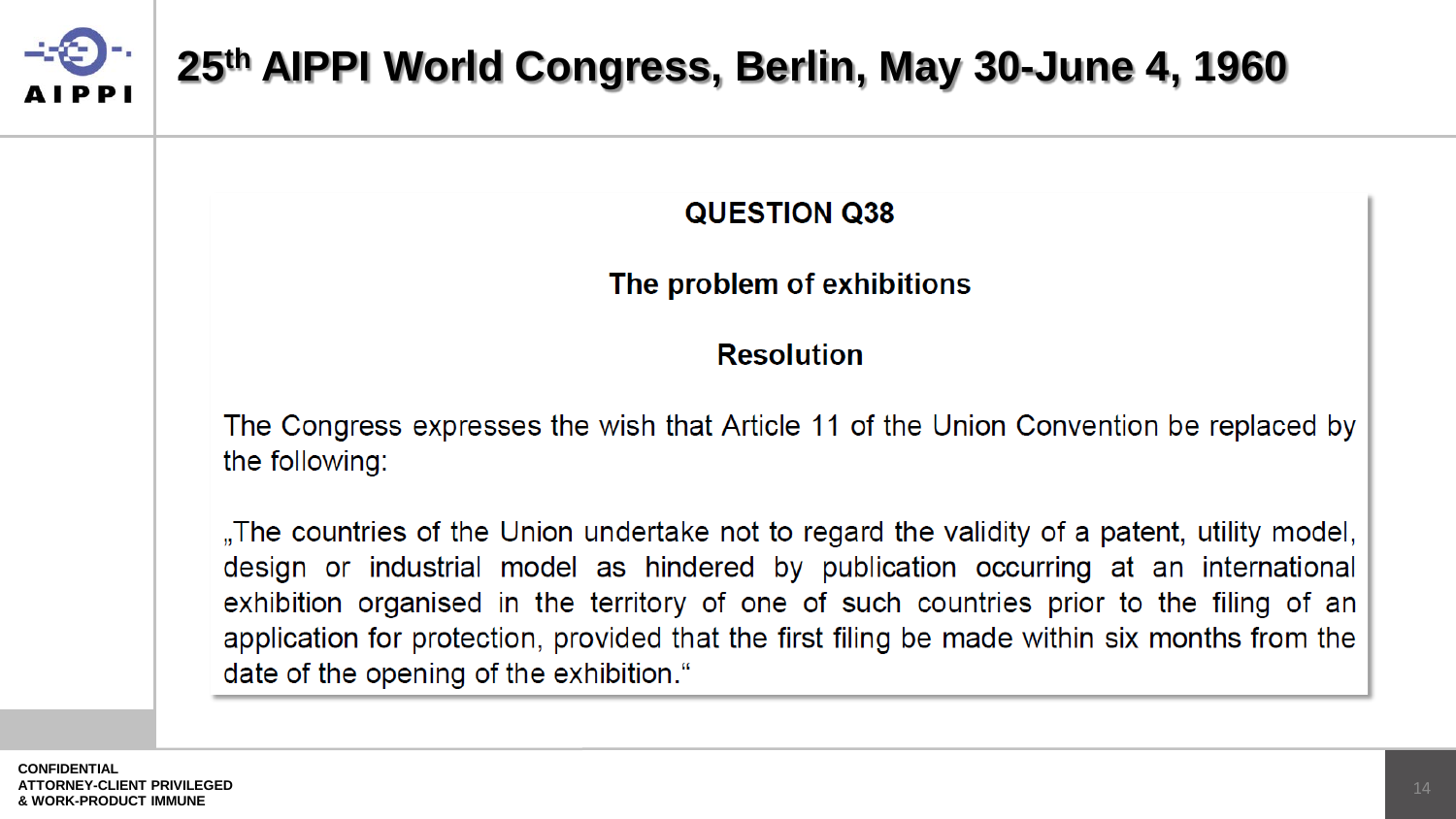

# **Simply a Safeguard Against Anti-Novelty Event?**

### **University of Baltimore Law Review**

### The International Protection of Industrial Designs under the International Conventions

Pierre Maugué World International Property Organization (WIPO)

The primary purpose of the temporary protection principle is to prevent the exhibit of a product from being considered a disclosure that damages the novelty of the design, and therefore, under certain national laws constitutes an obstacle to any subsequent deposit. The measures taken by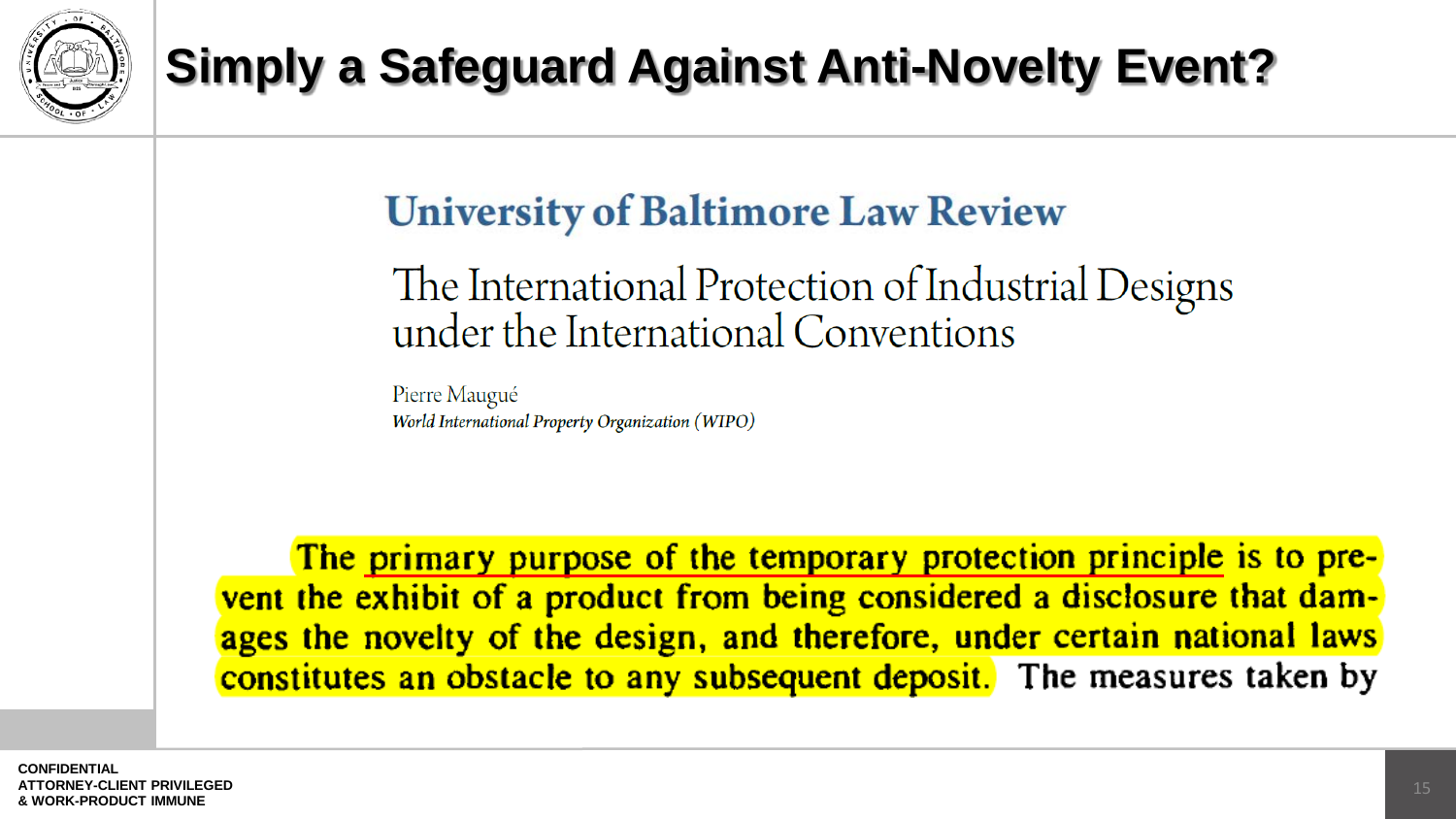

### **Dare to dream…**